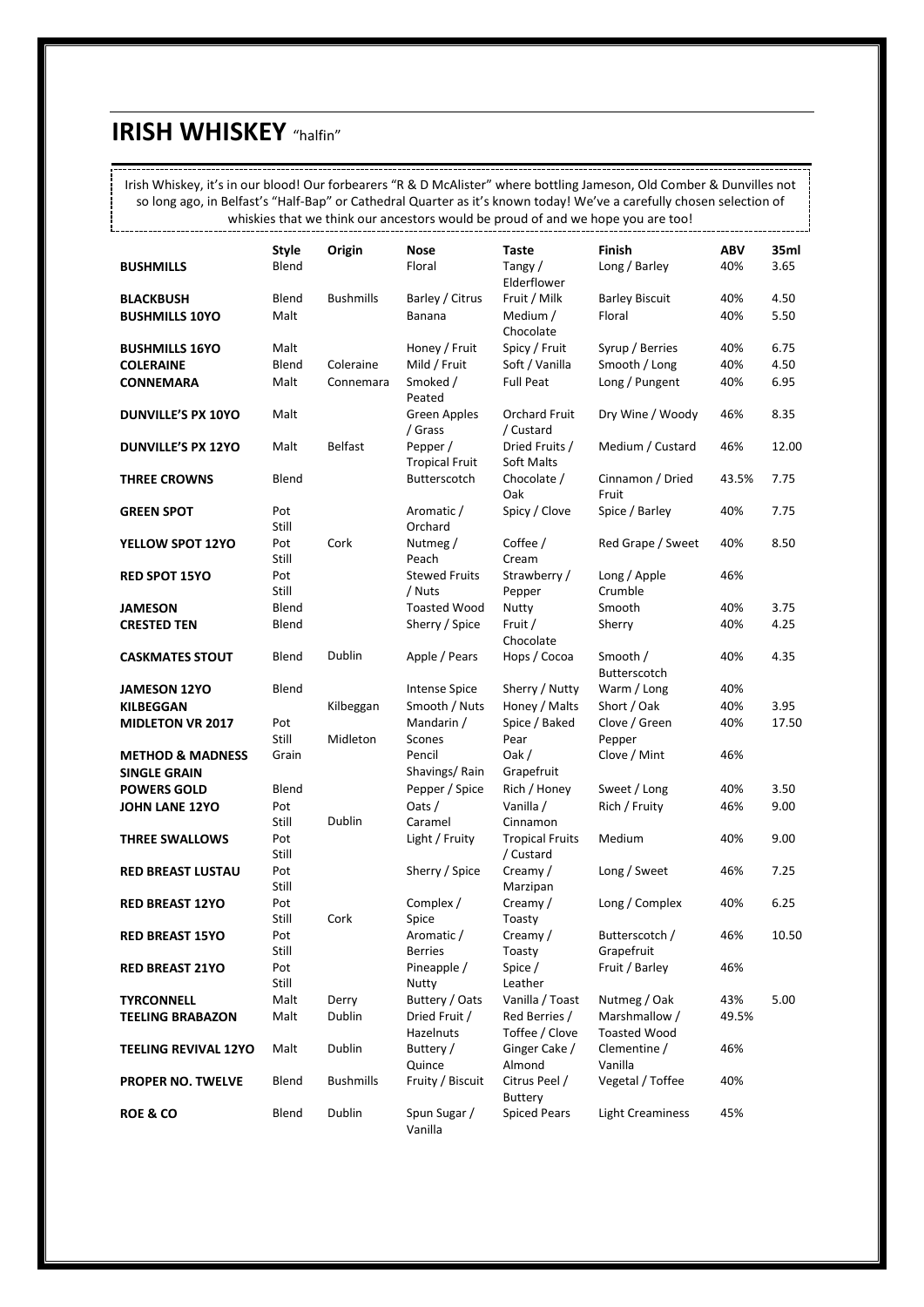### **WHISKEY TASTING FLIGHTS**

Get a taste of our great distilleries & a variety of their Whiskies! Beautifully Triple Distilled with plenty of flavour & depth! Ask our staff for more info & check out our specials for our guest flights.

**JAMESON TASTING FLIGHT - 3 X 20ML - JAMESONS / CASKMATES / JAMESONS 12YO £9.95BUSHMILLS TASTING FLIGHT - 3 X 20ML - BUSHMILLS / BLACK BUSH / BUSHMILLS 10YO £9.95**

#### **POITIN** 'puh-cheen'

Poitin / "The Water of Life" is the father of Irish Whiskey & ancient ancestor of all distilled drinks. Outlawed in 1661, but we know a man in the Glens who says otherwise. Best Served "Over Ice" or with "Tonic & Slice of Orange."

| Origin | Nose                                                                 | Taste | Finish                | <b>ABV</b> | 35ml |
|--------|----------------------------------------------------------------------|-------|-----------------------|------------|------|
|        | <b>MOUNTAIN STREGTH</b> Glendalough Cinnamon / Forest Berries Coffee |       | Pine / Spice 55% 6.95 |            |      |

**IRISH COFFEE** "Ours are the best in town!"

Brilliant as an aperitif or just as a beautifully balanced drink. Powers Whiskey provides a depth of flavour that adds a spice and caramel to the hot coffee which produces a fantastic drink that can be enjoyed year round!

**POWERS WHISKEY, HOT COFFEE, MUSCOVADO SUAGR, WHIPPED CREAM 5.95**

**''HOT TODDY"** "Hot Whiskey\*

Traditionally drunk before retiring for the night, or in wet or cold weather. Some believe the drink relieves the symptoms of the cold & flu. We don't need to say it more than once, "Whisky is good for you!"

**FAMOUS GROUSE WHISKY, LEMON & CLOVE, MUSCOVADO SUGAR, CINNAMON 4.85**